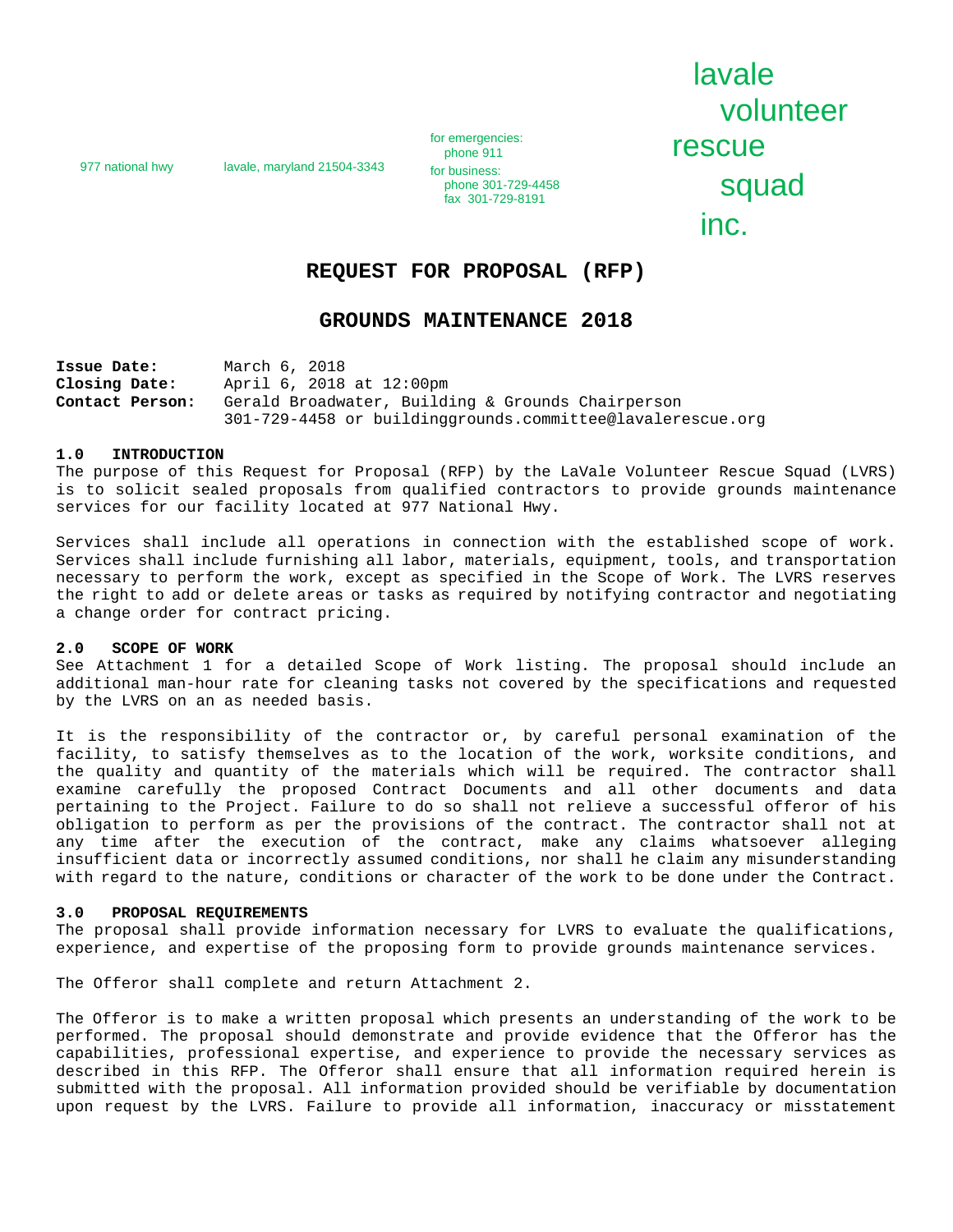may be sufficient cause for rejection of the proposal or rescission of an award. Proposals shall be signed by an authorized representative of the Offeror.

### **4.0 INSURANCE REQUIREMENTS**

The bidder/offeror certifies that if awarded the contract, it will have insurance coverages appropriate to the Scope of Work and provide workers' compensation insurance in accordance with applicable local, state, and federal laws. The bidder/offeror further certifies that the contractor will maintain these insurance coverages during the entire term of the contract and that all insurance coverages will be provided by insurance companies authorized to provide coverage in Maryland.

### **5.0 INSTRUCTIONS TO OFFERORS**

All proposals shall clearly indicate the legal name, address and telephone number of the Offeror (company, firm, partnership, or individual). All expenses for making proposal to the LVRS shall be borne by the Offeror. Proposals may be submitted in one of the following manners:

- 1. Mailed in an opaque, sealed envelope or box and clearly marked: "Sealed Proposal: Grounds Maintenance 2018" to LaVale Volunteer Rescue Squad Inc, ATTN: Building & Grounds Chairperson, 977 National Hwy, LaVale MD 21502.
- 2. Dropped off in an opaque, sealed envelope or box and clearly marked: "Sealed Proposal: Grounds Maintenance 2018"
- 3. E-mailed to buildinggrounds.committee@lavalerescue.org with the subject line clearly marked: "Sealed Proposal: Grounds Maintenance 2018"

Proposal documents must include Attachment 2 and shall be received no later than March 31, 2018 at 12:00pm local time.

### **6.0 QUESTIONS**

Questions related to the RFP or requests for clarification may be directed to the Building & Grounds Chairperson, by email (buildinggrounds.committee@lavalerescue.org).

#### **7.0 AWARD OF CONTRACT**

Selection shall be made by review of all proposals received, the ability of each Offeror to provide services, experience and past performance, and cost. The LVRS reserves the right to extend the open bid period if determined that no acceptable bids are received in the allotted time.

### **8.0 CONTRACT TERM**

The subsequent contract will be a firm-fixed price contract for an initial one (1) year term with the anticipated contract start date of April 15, 2018. The fee(s) will remain firm through the initial contract term and will include all charges that may be incurred in fulfilling the requirements of this initial contract. The LVRS shall have the option to renew the contract for four (4) additional one (1) year terms or conversion to a month-bymonth basis. Changes in cost for subsequent renewals will be based on mutual agreement between both parties. For any pricing increases the contractor will need to provide written justification and documentation to support such request.

### **9.0 PAYMENT TERMS**

Invoices shall be submitted monthly for all services performed in that billing cycle. Nonrecurring work must be listed as a separate line item on the normal monthly billing invoice.

Term of invoice shall be Net 30 days. Invoices shall be free of all state and local tax. Adjustments to the contractor's monthly bill may be made if the scope of work is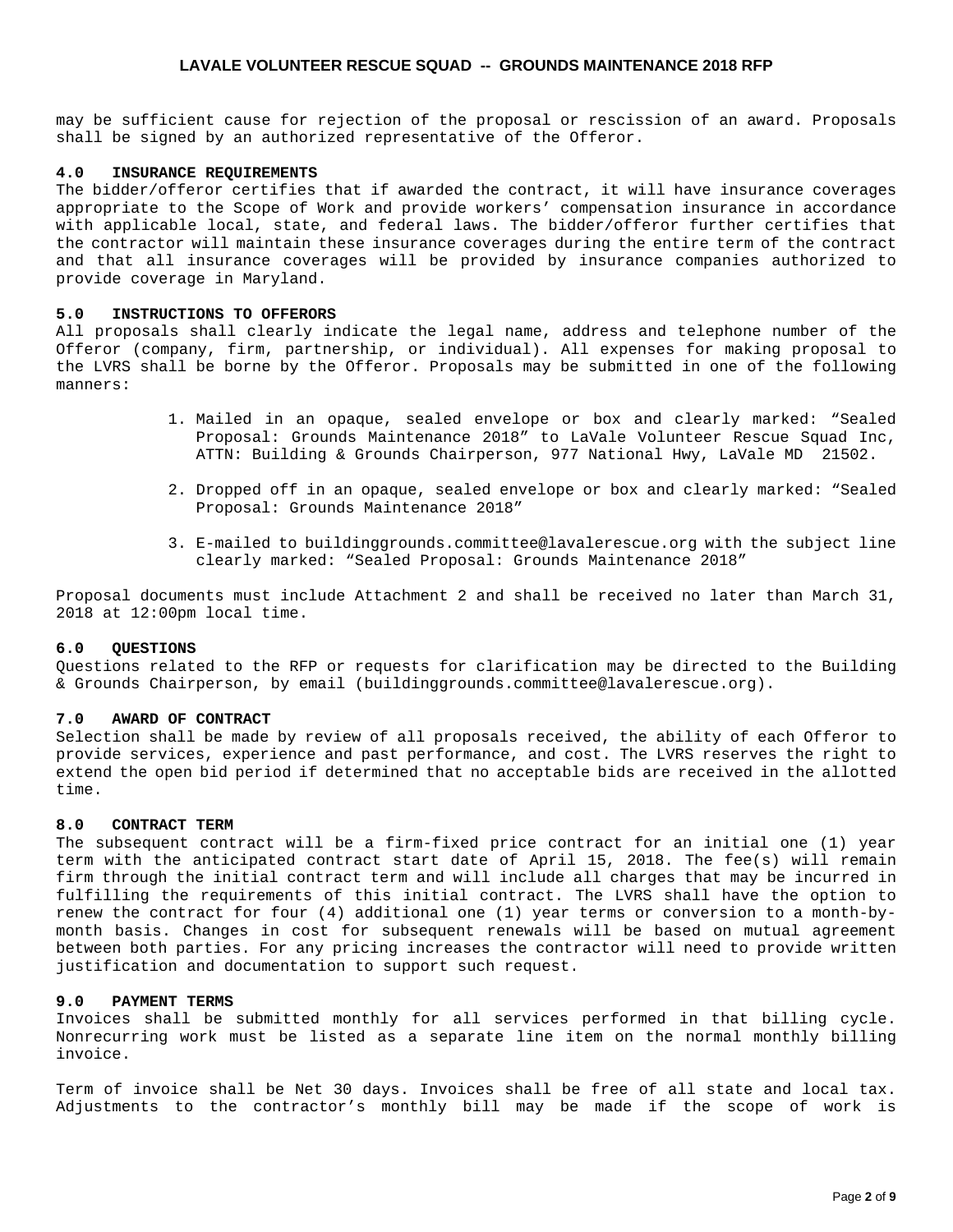substantially changed. Pricing for these adjustments shall be based on square footage and negotiated with contractor and subject to approval by the LVRS.

### **10.0 SPECIAL TERMS**

### 10.1 GHS Sheets

Contractor shall maintain up-to-date Material Safety Data Sheets (MSDS/GHS-Global Harmonizing System) for all chemicals used during the duration of the contract. A copy of all MSDS/GHS sheets must be kept on-site. Contractor's employees shall have the OSHA required training on these sheets. MSDS/GHS sheets shall be updated regularly. No hazardous material shall be brought on site without prior approval by the LVRS.

### 10.2 Rescheduling of Work Due to Holidays or Special Circumstances

At the mutual convenience and agreement of both the contractor and the LVRS, the routine summer work schedule may be adjusted to allow for observance of holidays or other special circumstances. If a scheduled work day falls on a Legal Holiday, work should be performed the immediately preceding or following working day. This does NOT apply to snow or ice events.

## 10.3 Penalties

With the exception of item number three below, the contractor may incur a flat rate penalty fee of \$100.00 to be deducted from subsequent contract monthly billing for any of the following incidents:

- 1. Repeated failure to perform contract, neglect, or oversight, any of which occurs more than twice over a three-month period.
- 2. Delay of more than five working days in completing summer services per LVRS approved work schedules. Flat rate fee will accrue for every day beyond the five working day grace period.
- 3. Delay of more than two hours in performing snow / ice removal services per the scope of work.

## 10.4 Schedule of Work

The contractor shall submit for approval a schedule for the performance of the work and shall coordinate such with the LVRS designated contact. Contact information will be provided to the successful contractor upon award of contract. Any change to the designed contact will be provided in writing, along with new contact information, to the contractor.

### 10.5 Personnel

The contractor shall provide, prior to commencement of the contract, a complete list of all employees assigned to perform the contract work. All of the contractor's employees shall be bonded and shall carry proper visible identification on their person at all times. Contractor shall notify the LVRS representative immediately in writing of all changes in contract personnel by submitted the name of employee and effective day of employment or termination. The LVRS reserves the right to refuse access to any employee at the sole discretion of the LVRS. The LVRS is not required to provide reasons or justification for such decision to the contractor or employee.

Contractor's employees shall not be accompanied in their work area by acquaintances, family members or any other person unless said person is an authorized employee of the contractor.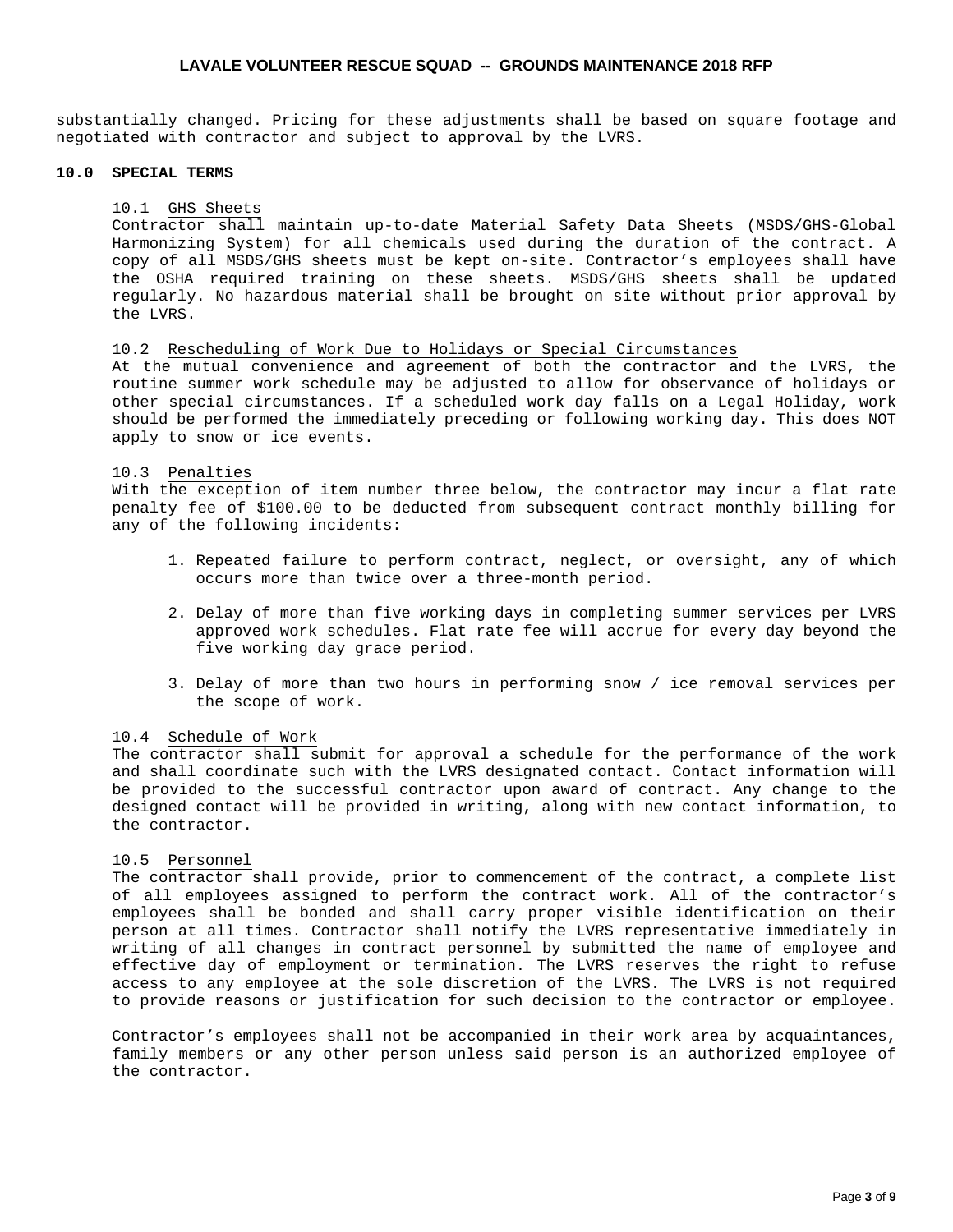## 10.6 Confidentiality Agreement

Contractors shall provide after award a copy of the Confidentiality & Non-Disclosure Agreement for each employee that will be assigned to this contract. Contractors shall be bound by applicable state and federal laws, including HIPAA.

#### 10.7 Sign In Sheets

The contractor will be required to provide a notebook or a clip board for employees to sign in the time they arrive, the time they leave, and services performed for each date services are provided. The notebook or clip board shall be kept and maintained at the LVRS and accessible for review by appropriate personnel.

### **11.0 CONDITIONS OF BIDDING**

### 11.1 Eligibility

Any company, firm, partnership, or individual legally eligible to work in the United States is eligible to bid on this contract.

### 11.2 Indemnification

Contractor agrees to indemnify, defend and hold harmless the LVRS, its officers, agents, volunteers, and employees from any claims, damages and actions of any kind or nature, whether at law or in equity, arising from or caused by the use of any materials, goods, or equipment of any kind or nature furnished by the contractor/any services of any kind or nature furnished by the contractor, provided that such liability is not attributable to the sold negligence of the using agency or to failure of the using agency to use the materials, goods, or equipment in the manner already and permanently described by the contractor on the materials, goods or equipment delivered.

# 11.3 Liability and Litigation

The LVRS shall not indemnify or hold harmless any contractor or other third party. The LVRS does not waive any right or release any party from liability, whether on its own behalf of any boards, employees or agents. The LVRS does not waive the right to trial by jury for any cause of action arising from the contract and shall not submit any contract claim to binding arbitration or mediation. The LVRS shall not be liable to contractor for any special, punitive or exemplary damages arising from the performance of the contract, including, but not limited to, incidental damages, and lost profit and lost wages, even if such special damages are reasonable foreseeable. Any provision(s) in the contract contrary to these statements is/are hereby deleted and rendered void.

#### 11.4 Conflict of Interest

Contractor certifies by signing their bid/proposal submission to the LVRS, that no conflict of interest or collusion exists between the Contractor and the LVRS that interferes with fair competition and no conflict of interest or collusion exists between Contractor and any other person or organization that constitutes a conflict of interest with respect to the contract with the LVRS.

## 11.5 Discrimination Prohibited

In the solicitation or awarding of a contract the LVRS shall not discriminate against a bidder/offeror because of race, religion, color, sex, national origin, age, disability, status as a service disabled veteran, or any other basis prohibited by state or federal law relating to discrimination in employment.

## 11.6 Errors in Bids/Proposals

When an error is made in extending total prices, the unit price will govern. Bidders/Offerors are cautioned to recheck their bids/proposals for possible errors prior to submission.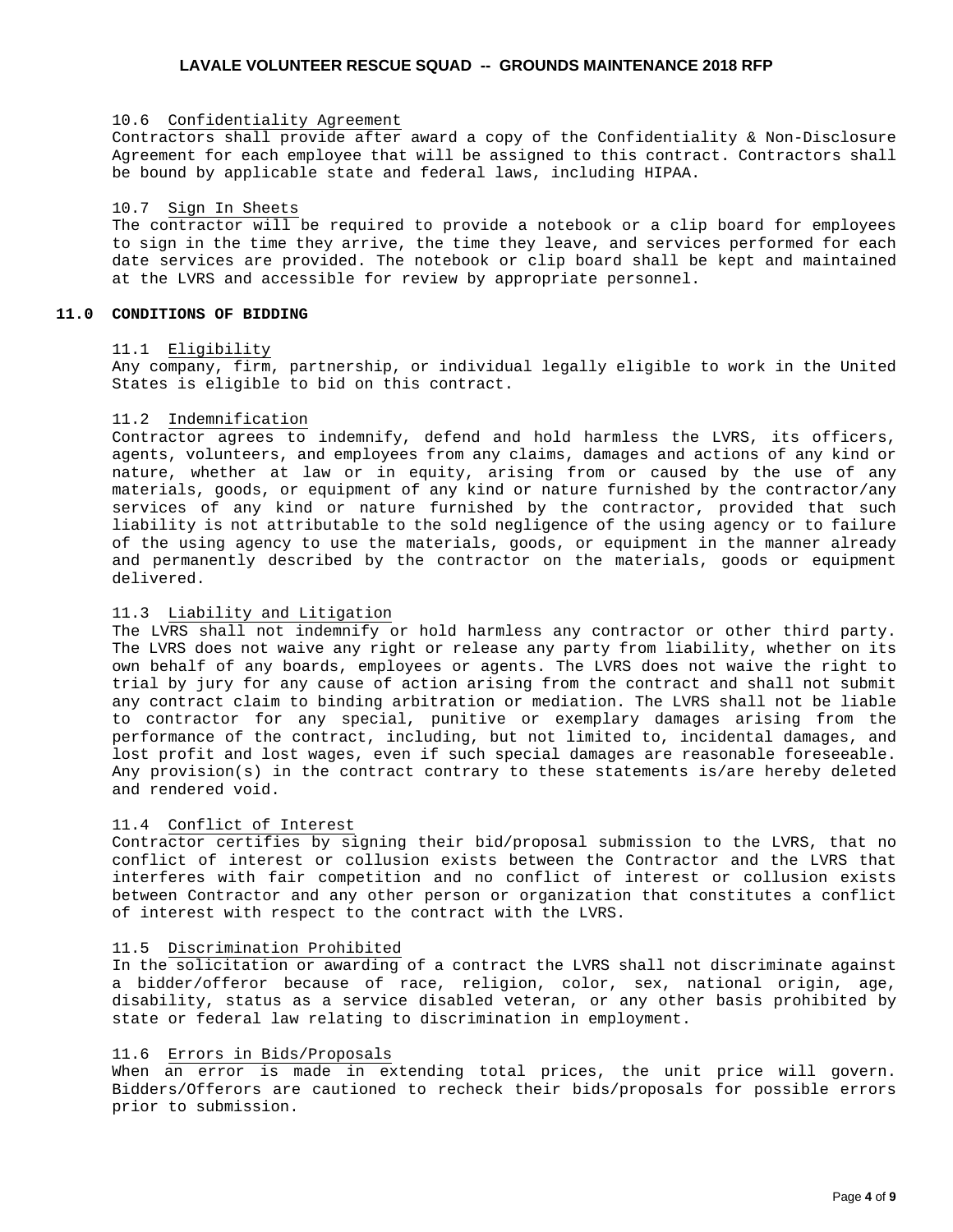### 11.7 Taxes

Sales to the LVRS are normally exempt from State sales tax. The LVRS may also be exempt from other taxes and fees. A Maryland Sales and Use Tax Certificate of Exemption will be issued upon request.

### **12.0 CONTRACT PROVISIONS**

#### 12.1 Anti-Discrimination

By submitting their bids/proposals, bidders/offerors certify to the LVRS that they will conform to the provisions of the Federal Civil Rights Act of 1964, as amended, the Americans With Disabilities Act, and any other applicable local, state, or federal anti-discrimination laws.

### 12.2 Applicable Laws and Courts

This solicitation and any resulting contract shall be governed in all respects by the laws of the State of Maryland, excluding its conflict of laws provisions, and venue for litigation with any respect thereto shall be proper only in the Circuit Court of Allegany County, Maryland. The contractor shall comply with all applicable federal, state and local laws, rules and regulations.

### 12.3 Changes to the Contract

The parties by mutual agreement in writing, to modify the terms, conditions or scope of the contract. Any additional goods or services to be provided shall be of a sort that is ancillary to the contract goods or services, or within the same broad product or service categories as were included in the contract award. Any increase or decrease in the price of the contract resulting from such modification shall be agreed to by the parties as a part of their written agreement to modify the scope of the contract.

#### 12.4 Cooperative Procurement

Except as otherwise prohibited, the LVRS is eligible to utilize agreements, contracts, and other instruments available as blanket contracts of the State of Maryland, The Cooperative Purchasing Network (TCPN), and the National Joint Powers Alliance (NJPA). The LVRS is not required nor bound to utilize any contract provided or offered to the aforementioned entities.

### 12.5 Safety and OSHA Standards

All parties performing services of the LVRS shall comply with all Occupational Safety and Health Administration (OSHA), State Occupational Health Standards, and any other applicable rules and regulations. All parties shall be held responsible for the training, supervision, and safety of their employees. Any unsafe acts or hazardous conditions that may cause injury or damage to any persons or property within and around the work site areas under this contract shall be remedied per the regulatory agency's guidelines.

## 12.6 Subcontractors Allowed

The use of subcontractors will be allowed for this solicitation. Only subcontractors that have been approved can be used for this Contract. After the award of the work, the Contractor shall not, without prior written approval of LVRS, subcontract for the performance of any of the Contractor's obligations that were not already approved for subcontracting when the Contract was awarded. During this contract, if an approved subcontractor is determined to be performing unsatisfactorily by the LVRS, the Contractor will receive notification that the subcontractor can no longer be used for this Contract. The provisions of the Contract shall apply with equal force and effect to all approved subcontractors engaged by the Contractor. Notwithstanding approval by LVRS, no subcontract shall serve to terminate or in any way affect the primary legal responsibility of the Contractor for timely and satisfactory performance of the obligations contemplated by the Contract.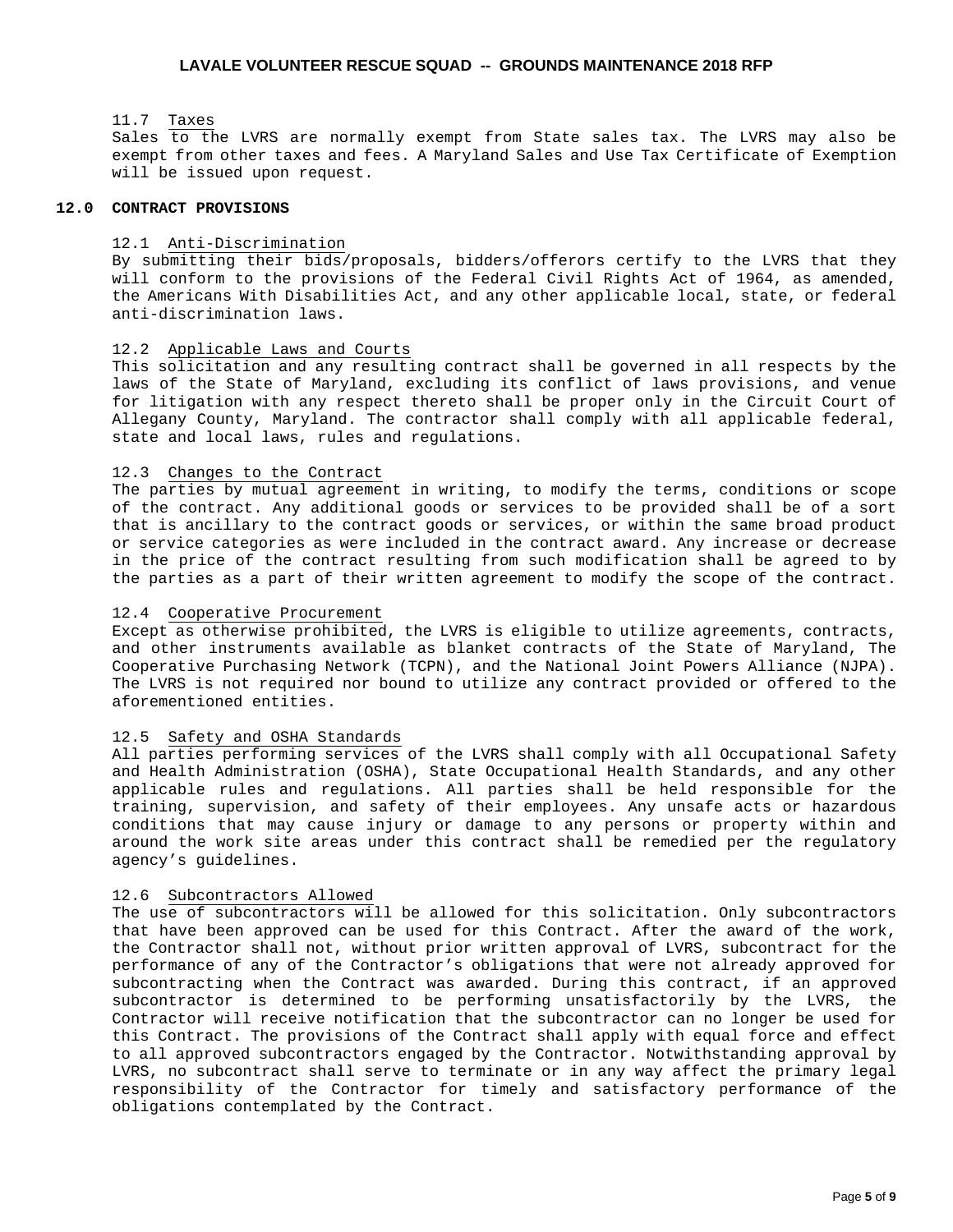### 12.7 Termination

Subject to the provisions below, the contract may be terminated by the LVRS upon thirty (30) days advance written notice to the other part. Any contract cancellation notice shall not relieve the contractor of the obligation to deliver and perform on all outstanding orders issued prior to the effective date of cancellation.

1. Termination for Convenience.

In the event that the contract is terminated upon request and for the convenience of the LVRS, without the required thirty (30) days advance notice, then the LVRS shall be responsible for payment of services up to the termination date.

2. Termination for Cause.

Termination by the LVRS for cause, default or negligence on the part of the contractor shall be excluded from the foregoing provision; termination costs, if any shall not apply. The thirty (30) days advanced notice requirement is waived in the event of Termination for Cause.

### 12.7 Severability

If any term or other provision of this Contract is determined by a court of competent jurisdiction to be invalid, illegal or incapable of being enforced by any rule of Law or public policy, all other terms, provisions and conditions of this Contract shall nevertheless remain in full force and effect. Upon such determination that any term or other provision is invalid, illegal or incapable of being enforced, the parties hereto shall negotiate in good faith to modify this Contract so as to effect the original intent of the parties as closely as possible to the fullest extent permitted by applicable Law in an acceptable manner to the end that the transactions contemplated by the Contract are fulfilled to the extent possible.

### 12.8 Workplace Policies

During the performance of this contract, the contractor agrees that all employees assigned to the LVRS facility shall be made aware of the following:

- 1. The LVRS is a Drug-Free Workplace. Unlawful manufacture, sale, distribution, dispensation, possession, or use of a controlled substance or marijuana is prohibited on any property owned or operated by the LVRS.
- 2. The LVRS is a Tobacco-Free Workplace. Use of tobacco products, including electronic cigarettes, is not permitted to be used on any property owned or operated by the LVRS.
- 3. The LVRS is an Alcohol-Free Workplace. Alcohol consumption is not permitted on any property owned or operated by the LVRS.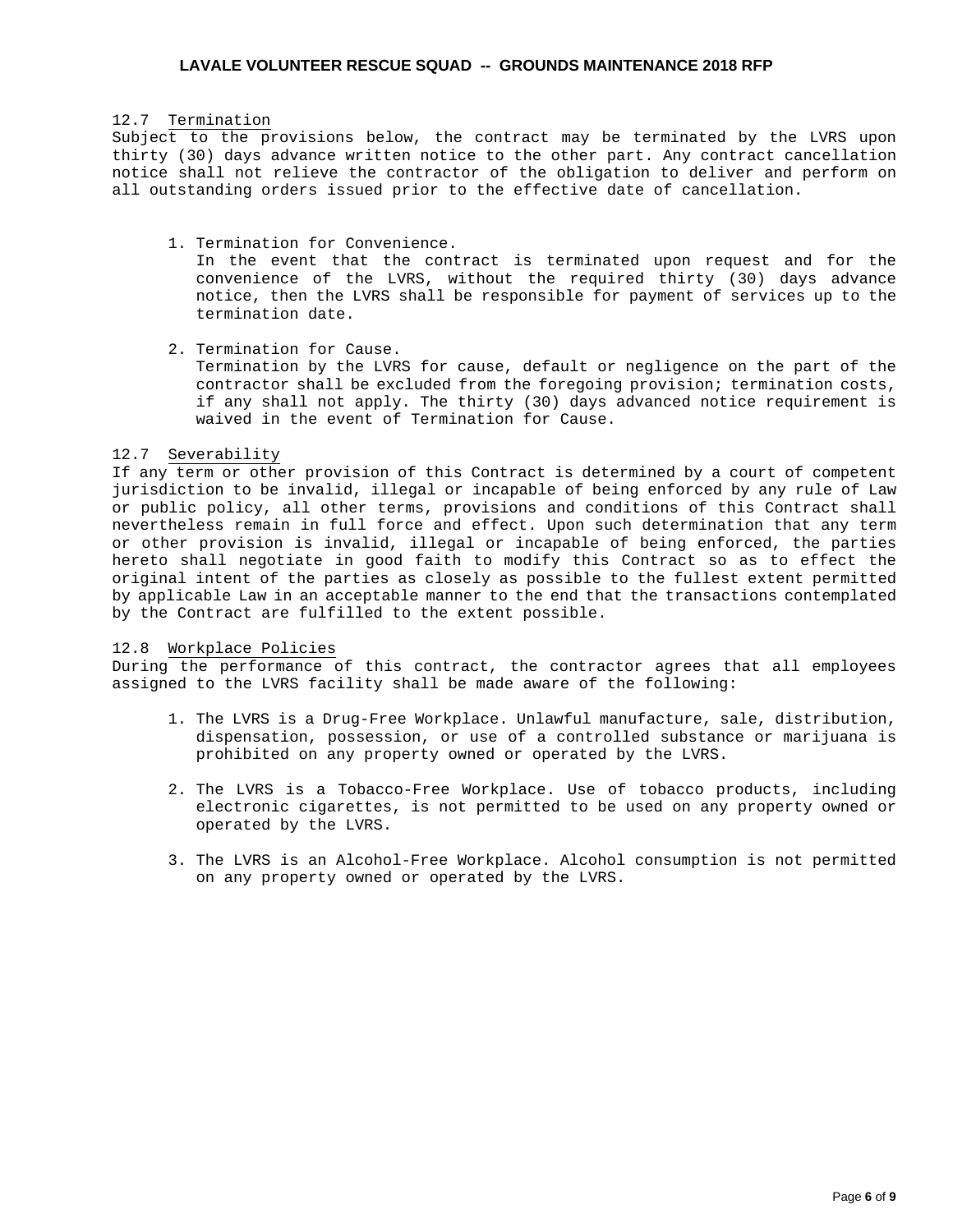## **ATTACHMENT 1. SCOPE OF WORK**

#### SW-1. Grass Maintenance

Contractor shall perform grass cutting and trimming services at least bi-weekly as appropriate given current growing conditions. During periods of rapid growth, weekly cutting and trimming may be required to maintain appearance. All grassy areas shall be cut and edged. All hard surfaces shall be cleared of trimmings at the conclusion of services.

SW-2. Pruning Contractor shall perform appropriate pruning of all bushes and shrubs at least annually. All trimmings shall be removed.

#### SW-3. Fall Cleanup

Contractor shall regularly collect and dispose of leaves, sticks, and other plant material that may accumulate on hard surfaces.

### SW-4. Snow / Ice

The LVRS has various types of hard surfaces to include Highway Grade Concrete, Highway Grade Asphalt, and Porous Asphalt. The Contractor is responsible for selecting appropriate techniques for snow removal and ice mitigation on these surfaces as to not cause damage in accordance with standards established by the National Asphalt Pavement Association.

- 1. Snowfall: Plowing and salting of all paved areas, entrances, and clearing/deicing of all walkways during storms, to permit access and movement of staff if snowfall or drifting of more than 2 inches occurs. It is the Contractor's responsibility to return to the property to keep the entrances, drive aisles, and side walks free from ice and snow. At no time, shall there be a hazardous/life safety condition. Cars parked in the lot may be coordinated for movement with the duty crew, while not otherwise engaged in emergency activities, between the hours of 5:30 AM and 10:00 PM. Shift changes occur at 6:00 AM and 6:00 PM. Services shall occur between 4:30 and 5:30 prior to shift change to allow for safe passage of personnel. Contractor shall return as needed during the snowfall to maintain an accumulation of less than 2 inches.
- 2. Snowfall accumulations less than 2 inches shall be managed at the conclusion of the event.
- 3. Ice accumulation: Ice mitigation, removal and de-icing treatment shall occur for every quarter inch (0.25) of ice.
- 4. Pre-treatment: Contractor may pre-treat surfaces in advance of expected weather events.
- 5. Slippery Conditions Anytime: When surfaces are slippery and/or temperatures are at or below freezing, the contractor is responsible for applying ice melt to all hard surfaces.
- 6. Approved Areas: Contractor will pile snow in areas approved by LVRS. The contractor must also have the ability to move snow off site if they are contacted to do so.
- 7. Additional Salting & De-icing: As requested by the LVRS, contractor may be asked to provide additional salting and de-icing on grounds. This would be in addition to the normal storm accumulations specifications and should be considered to cover the same areas but only when requested by LVRS. This rate includes labor.

This service shall be provided within 2 hours of the request.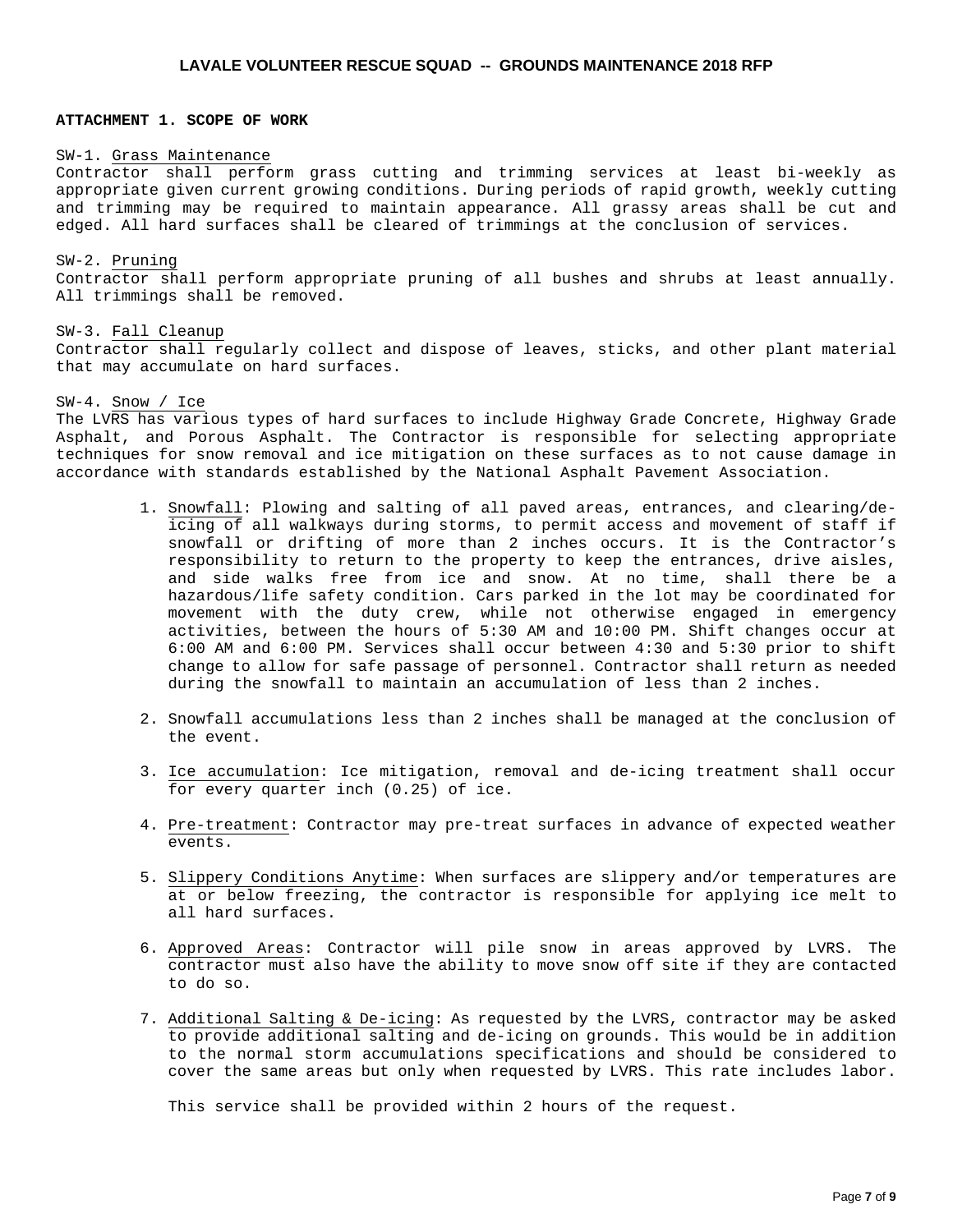8. Priority Service: As the primary goal of LVRS is life/public safety oriented, the ability of our personnel and vehicles to ingress and egress is paramount. As such, LVRS shall be given priority consideration during snow / icing events to maintain safe conditions.

### SW-5. Inspections and Damage

Contractor is encouraged to inspect the property for pre-existing damage and submit a report detailing all pre-existing damage prior to the first service being conducted. Contractors may install curb indicators before the first snowfall at their own cost. Curb indicators shall be removed at the end of the snow season. Contractor is required to make arrangements satisfactory to LVRS to repair any damage to property.

## SW-6. Mulch

At the discretion of LVRS, service may be request for the procurement and or placement of mulch. Pricing for the first-year mulching is requested. Additional years would be negotiated on an as needed basis with then current pricing. LVRS reserves the right to selfprocure mulch and have Contractor disburse same.

## SW-6. Emergency Contacts

Contractor shall provide emergency telephone numbers that may be called any time, 24 hours a day, and seven days a week. Contractor shall respond within two hours for a call for snow removal.